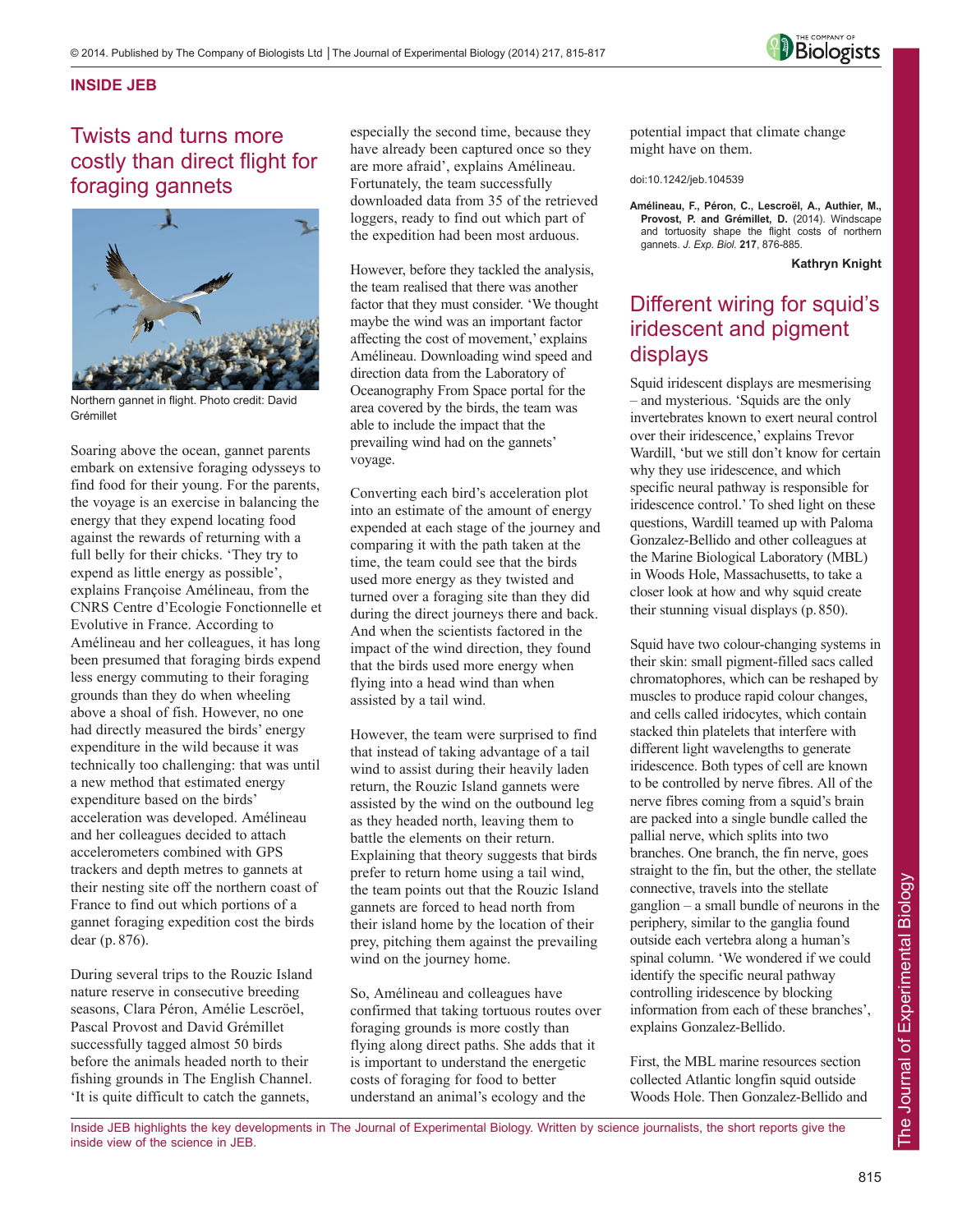



Swimming Atlantic longfin squid (*Doryteuthis pealeii*). Photo credit: Paloma T. Gonzalez-Bellido.

Wardill cut the squids' pallial nerve using micro-scissors. As they had expected, fin movement stopped and the squids' skin blanched, indicating that both chromatophores and iridocytes had stopped working. When they cut the fin nerve instead, fin movement and chromatophore activity stopped, but iridescence remained bright. In contrast, when they severed the stellate connective, the squid were still able to move their fins and control their chromatophores, but their iridescence was extinguished. 'This shows that iridescence signals are routed through the stellate ganglion, while chromatophore signals travel through the fin nerve', says Gonzalez-Bellido. 'The fact that the neural pathway controlling iridescence differs from the pathway controlling the chromatophores suggests that the iridescence pathway evolved at a different time point, perhaps for a different purpose altogether', she adds.

Gonzalez-Bellido and Wardill realised that their discovery would allow them to measure iridescence changes in a live squid for the first time. Measuring iridescence is tricky, explains Wardill, because active chromatophores can mask iridescence changes. Also, fin movements change the angle of light hitting the skin, making it hard to assess iridescence accurately. So, to stop fin movements and chromatophore activity, the team severed the squids' fin nerves. Then they placed the squid in a blackened tent, and after 1 or 2hours took a flash photo to capture the iridescence at that instant. The dark-acclimated animals showed a decline in iridescence compared with the iridescence seen during an earlier exposure to normal light levels. This is useful, says Wardill: 'being able to reduce iridescence levels in deeper, darker waters could help squid hide from predators.' When they exposed the squid to light again, the animals responded by increasing their iridescence.

The team is now one step closer to elucidating the different functions of squid iridescence. 'Now that we know which specific neural pathway to look for, we can map out on an evolutionary tree which squid species have it and which don't, which may help us discover its function', says Gonzalez-Bellido.

doi:10.1242/jeb.104513

**Gonzalez-Bellido, P. T., Wardill, T. J., Buresch, K. C., Ulmer, K. M. and Hanlon, R. T.** (2014). Expression of squid iridescence depends on environmental luminance and peripheral ganglion control. *J. Exp. Biol.* **217**, 850-858.

> **Yfke Hager yfke.hager@gmail.com**

### Fine-tuning the electroglottograph

If you've ever had a problem with your voice, you might have had an electroglottograph taken to find out how your vocal folds are working. Christian Herbst, from the Palacký University Olomouc, Czech Republic, explains that the vocal folds – which are situated in the larynx at the top of the trachea – open and close as we talk, to alter the flow of air exhaled from the lungs to produce a noise that is then modified by our throats and mouths to produce the bewildering array of sounds that we know as human speech. And when the voice is damaged, one of the first things that the doctors investigate is the vocal fold's vibration. However, Herbst explains that assessment of the vocal folds is costly and invasive, 'You have to stick an endoscope down a patient's throat and that is not pleasant', he says. Fortunately, doctors can resort to a less-intrusive approach. They collect electroglottographic data by monitoring variations in highfrequency weak electric current passed through the vocal folds by electrodes that are placed either side of the larynx. 'It is a low-cost, non-invasive alternative', says Herbst. However, the precise details of how well the visible vocal fold vibrations correlated at high speeds with the fluctuations in the electric current were not clear. So, while based at the University of Vienna, Austria, Herbst collaborated with colleagues from several European institutions in a high-speed analysis of the relationship between vocal fold vibrations and the electroglottograph data (p.955).

Blowing a carefully controlled flow of air through the larynx of a golden retriever that had recently died from natural causes,

Herbst filmed high-speed movies (at  $27,000$  frames  $s^{-1}$ ) of the vocal fold's vibrations while measuring fluctuations in the weak electric current passing through the vocal folds at a frequency of 44,000Hz to look for correlations between the vibration and variations in the electric current. Using several graphical methods to analyse the vocal fold's complex rippling motions, Herbst and his colleagues could see that the fluctuations in the electric current were not as tightly correlated with the vocal fold vibrations as had been suggested by earlier video studies at lower speeds.

The team found that the changes in the electroglottograph electric current did not coincide perfectly with the times when the vocal folds opened. Also, the electric current fluctuations – which were thought to indicate the precise moment when the vocal folds opened or closed – were delayed by between 0.02 and 0.61ms, which doesn't sound like much, but is as much as 10.9% of one of the vocal folds' rippling cycles. Herbst and his colleagues also noticed that there is not a single precise moment when the vocal folds separate or come back into contact. This is because of the complex rippling motions that occur not only from the front to the back of the vocal fold slit, but also down through the depth of the slit – which is about 5mm deep – so both edges do not separate completely at one defined moment, but open more gradually depending on the way that the rippling motion propagates through the tissue.

So, Herbst and colleagues conclude that variations in the high-frequency electric current measured by an electroglottograph across vibrating vocal folds do not reflect the motion of the tissue precisely during sound production. However, the team are optimistic that high-speed videos of the vocal fold's movements will give us a better understanding of the relationship between peaks in electroglottograph data and the vibrating motions that produce them, to provide a cheap method for assessing vocal fold vibrations in humans and other animals.

doi:10.1242/jeb.104521

**Herbst, C. T., Lohscheller, J., Švec, J. G., Henrich, N., Weissengruber, G. and Fitch, W. T**. (2014). Glottal opening and closing events investigated by electroglottography and super-high-speed video recordings. *J. Exp. Biol.* **217**, 955-963.

The Journal of Experimental Biology

he Journal of Experimental Biology

816